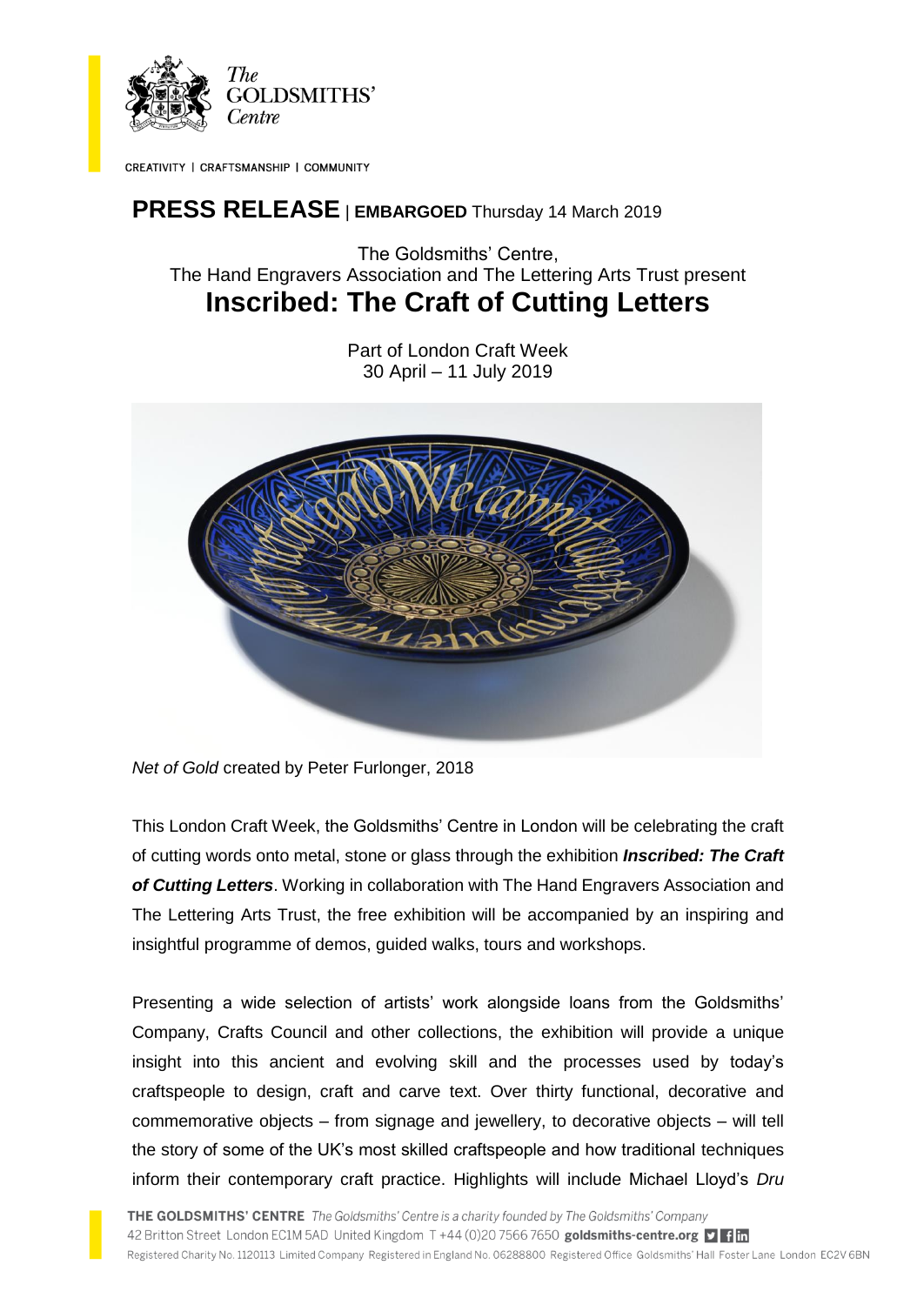*Drury Bowl* (2009), from the Goldsmiths' Company Collection, *Calligraphic, Incisive Letterwork (1993)* created by Brenda Berman and Annet Stirling from the Crafts Council Collection and the hand-blown bowl, *Net of Gold (2018)*, by Peter Furlonger, on loan from The Lettering Arts Trust.

From  $8<sup>th</sup>$  to 10<sup>th</sup> May 2019, a ticketed programme will offer members of the public the chance to step into the shoes of a talented craftsperson and try their hand at making. During an evening demonstration on 8<sup>th</sup> May, Master engraver Sam Marsden will show the skill, patience and precision required for an engraver alongside Louise Sorrell, who recently completed her Goldsmiths' Company Apprenticeship under her tutorage and won the prestigious Theo Fennel Apprentice and Master Award at the Goldsmiths' Craft & Design Council Awards. The Goldsmiths' Centre will also be reaching out beyond its walls through a unique guided tour on  $10<sup>th</sup>$  May through London's city streets with the City of London Guide, Tony Baxter, which will further unlock the rich heritage of letter cut signage.

Sarah Harrison, Executive Director of the Lettering Arts Trust remarks, *"Lettering is frequently invisible and taken for granted, but when lettering is regarded as an art in the hands of designers and craftsmen who care about form and composition it is elevated to a new level that captures the imagination. ' Inscribed' is a marvelous opportunity for the Lettering Arts Trust to collaborate with esteemed partners - the Goldsmiths' Centre and the Hand Engravers Association during this year's London Craft Week and into the summer. This exhibition shows not only the remarkable skills, but also the inspiration and creativity of the most accomplished exponents of hand carving, engraving and precious metalwork who revel in inscriptions and turn words and phrases into breathtaking artworks."*

Sally Dodson, Associate Manager of The Hand Engravers Association explains: *"It has been a long-held ambition for the Hand Engravers Association to be part of the exciting celebration of creativity that is London Craft Week. We are delighted to be partnering with the Goldsmiths' Centre who will enable us to show the talented skills of our apprentice and professional hand engravers to a new audience. It is thrilling to work with the Lettering Arts Trust; an organisation who clearly share our passion for supporting and promoting skilled artisans of heritage craft skills in a contemporary context."*

### **[www.goldsmiths-centre.org/whats-on](http://www.goldsmiths-centre.org/whats-on)**

Free admission | #londoncraftweek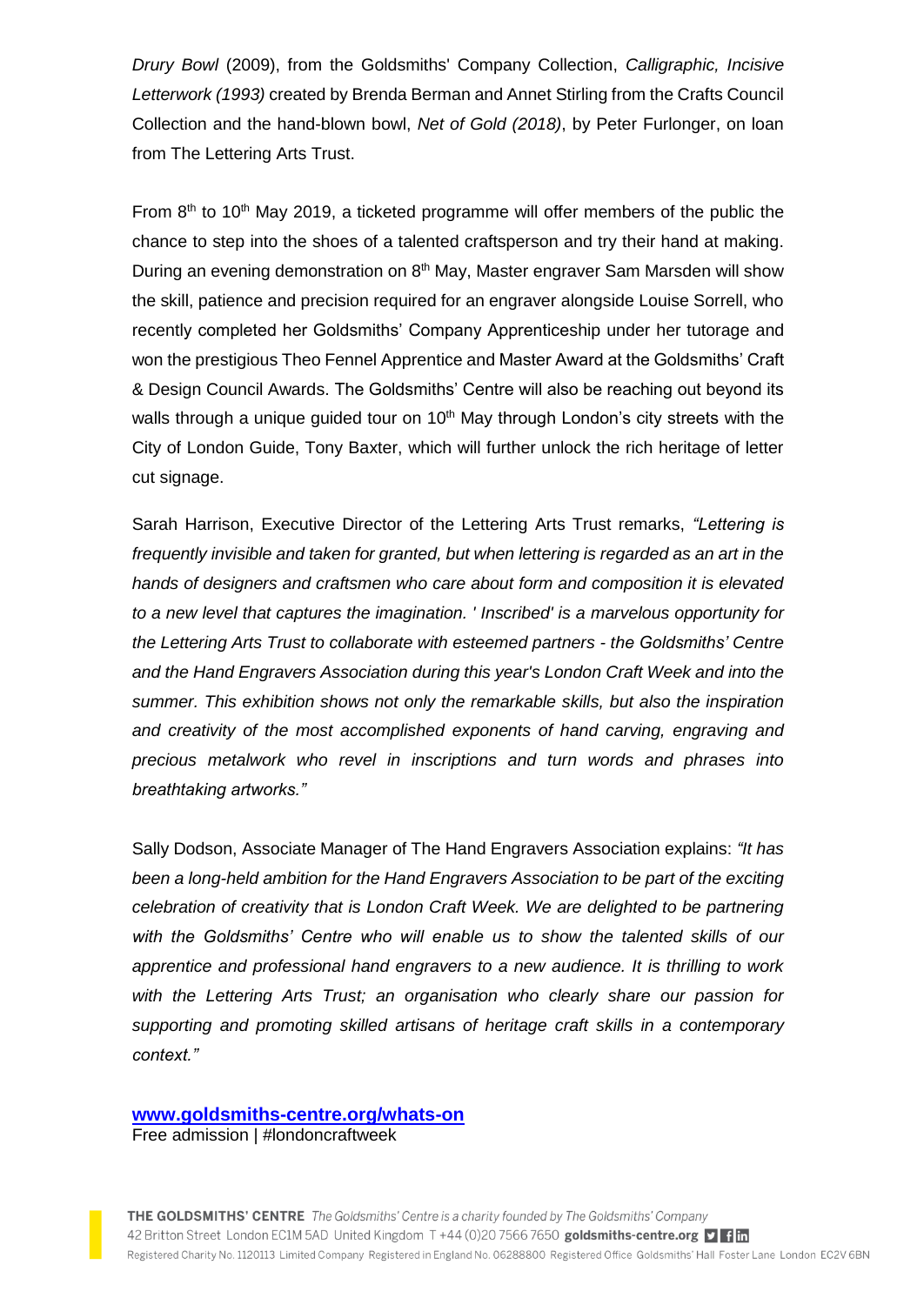#### **Notes to editors**

The exhibition *Inscribed: The Craft of Cutting Letters* runs will run from 30 April to 11 July 2019 in the Atrium of the Goldsmiths' Centre.

Open Monday to Friday, 9am – 6pm **Admission is free.** 

The exhibition is accompanied by a full programme of demos, guided walks, tours and workshops. More information is available from the Goldsmiths' Centre or online at **[www.goldsmiths-centre.org/whats-on](http://www.goldsmiths-centre.org/whats-on)**

#### **The Goldsmiths' Centre**

The Goldsmiths' Centre is the leading charity for the professional training of goldsmiths. Founded by the Goldsmiths' Company in 2007, it is a charitable enterprise with a specific purpose: *"To advance, maintain and develop art, craft, design and artisan skills, including in particular but without limitation, those pertaining to goldsmithing."* It does this by

- Providing managed workspace, education and training for public benefit
- Fostering promoting and extending public interest in art, craft, design and artisan skills
- Providing a knowledge base and community for those engaged or interested in these skills

#### [www.goldsmiths-centre.org](http://www.goldsmiths-centre.org/)

Follow updates on the exhibition and the accompanying events programme via Facebook, Twitter and Instagram

## **Use #londoncraftweek and @gsmithscentre**

#### **The Hand Engravers Association**

The Hand Engravers Association of Great Britain raises the profile and preserves the skills of hand engraving and its practitioners. Hand engraving is the embellishment of precious objects using traditional engraving tools known as gravers. British hand engravers are some of the best in the world – and it is crucial that we preserve this part of our heritage. The Hand Engravers Association was formed in 2007 to raise the profile and preserve the skills of this specialist craft through:

- Raising the profile of hand engraving
- Providing education and training
- Stimulating debate and generating new ideas

#### www.handengravers.org.uk

#### **The Lettering Arts Trust**

The lettering Arts Trust champions excellence in the lettering arts by fostering talent, extending knowledge and facilitating new works. It is the UK's leading voice for promoting lettering to public and professional audiences. It brings the finest artists and the public together through training programmes and apprenticeships, events and exhibitions, and original commissions. Based at Snape Maltings, there is a permanent gallery showcasing the work of renowned lettering artists, as well as a shop filled with capital ideas for unusual gifts. www.letteringartstrust.org.uk

#### **London Craft Week**

London Craft Week is a not-for-profit organisation dependent on the support of sponsors and partners. London Craft Week is particularly grateful to its Headline Sponsors: dunhill and James Purdey & Sons, as well as long-standing partners and supporters, The Conran Shop, Grosvenor Britain and Ireland (Mount Street and Pimlico Road), the Italian Trade Authority, the Crown Estate and Cadogan.

[www.londoncraftweek.com](http://www.londoncraftweek.com/)